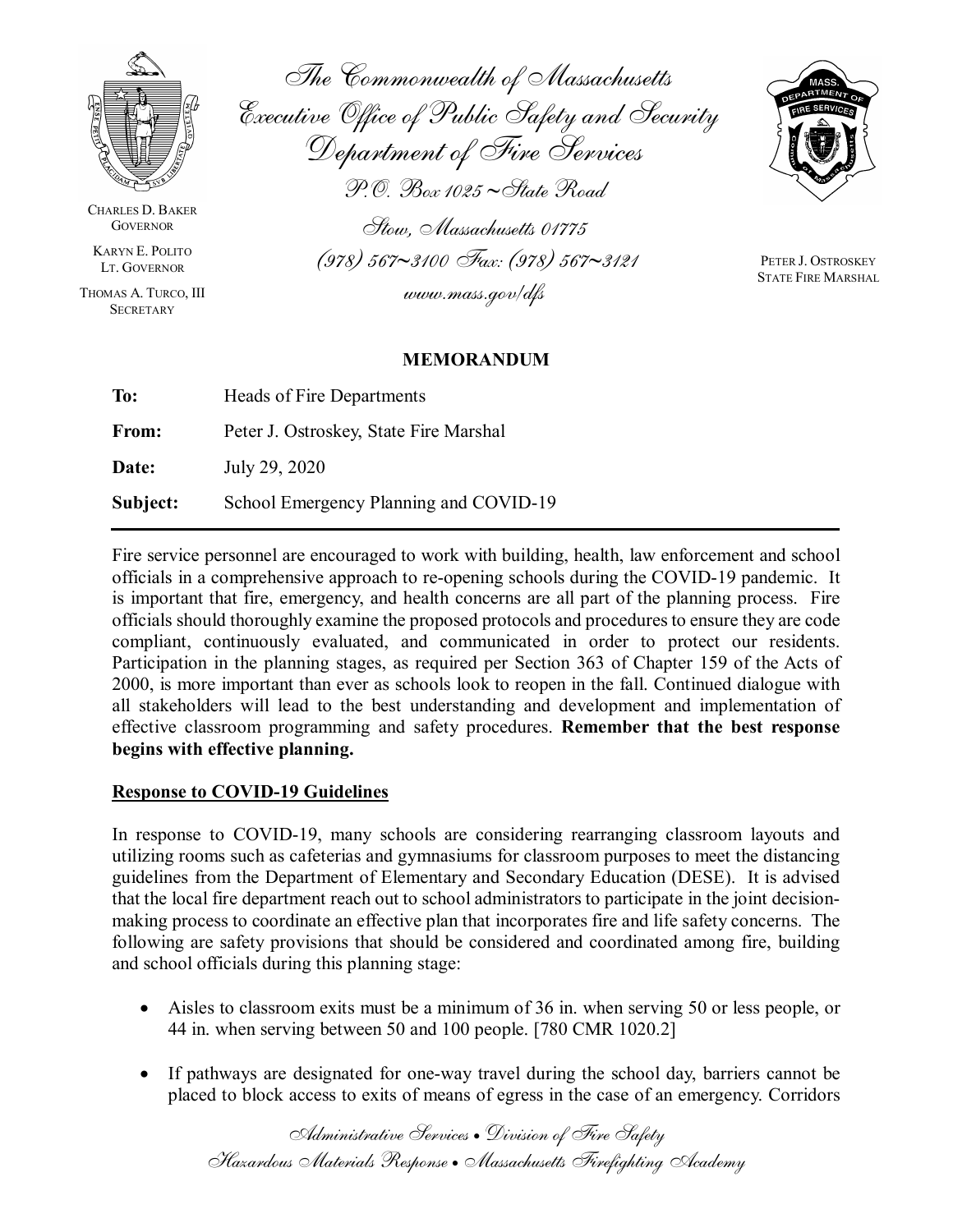must be at least 44 in. wide when serving more than 50 people, or 72 in. wide when serving over 100 people. [780 CMR 1020.2]

- Barriers to create separation between desks, or within larger spaces such as gymnasiums, must not reduce egress or impede sight lines to exit signs or fire alarm devices. Barrier materials and locations of new barriers must be approved by the local building official.
- Storage of unused or moved furniture should not exceed 12 ft. in height, should not be within 18 in. from sprinkler heads above, and the designated storage areas or rooms should be approved by the local building official for that specific use.
- Alcohol-based hand sanitizer dispensing units must be located for use in accordance with 527 CMR 1.00. Storage of hand sanitizer bottles and refills must meet the requirements for storing Class IB flammable liquids. Storage of more than 10 gallons of hand sanitizer requires a permit from the local fire department since it is considered a flammable liquid.
	- o The maximum capacity of dispensing units in areas open to corridors is 41 oz. (0.32 gal or 1.2 L).
	- o The maximum capacity of dispensing units in rooms or suites of rooms and separated from corridors is 67 oz. (0.53 gal or 2.0L).
	- o The minimum separation distance between dispensers is 48 inches. [527 CMR 1.00: 10.22.1(2)]
	- o No dispensers shall be located above, within 1 in. to the side of, or within 1 in. below an ignition source, such as an electrical outlet, or open flame. [527 CMR 1.00: 60.5.2(2)]
	- o Dispensers can only be installed directly over carpeted floors in sprinklered areas of the building. [527 CMR 1.00: 60.5.2(3)].
	- o Dispenser operation must comply with manufacturer's instructions and 527 CMR 1.00: 60.5.2(9).

## **Fire and Evacuation Drills**

As school officials work to develop their return to school plans, alternative student scheduling may be part of the plan which might require additional fire drills in order to comply with the 527 CMR 1.00: *Massachusetts Comprehensive Fire Safety Code*. Every student, in every school, must be advised of the fire drill procedures, or take part in a fire drill within three days after entering school. These altered schedules may include splitting students into 2 or more sessions on different days.

As often happens throughout the school year, students may move to a different school. DFS strongly recommends that students take part in a full exit drill within their first three days at the new school as well. Weather and other factors may hinder such a drill and some latitude is afforded to ensure students and staff are well advised of the procedures in that absence of a full evacuation drill.

Fire evacuation drills must be conducted on a regular basis and should happen at expected and unexpected times and under varying conditions to prepare for an actual emergency (527 CMR 1.00: 10.5.4). The following is a summary of the requirements of 527 CMR 1.00: 20.2.4.2: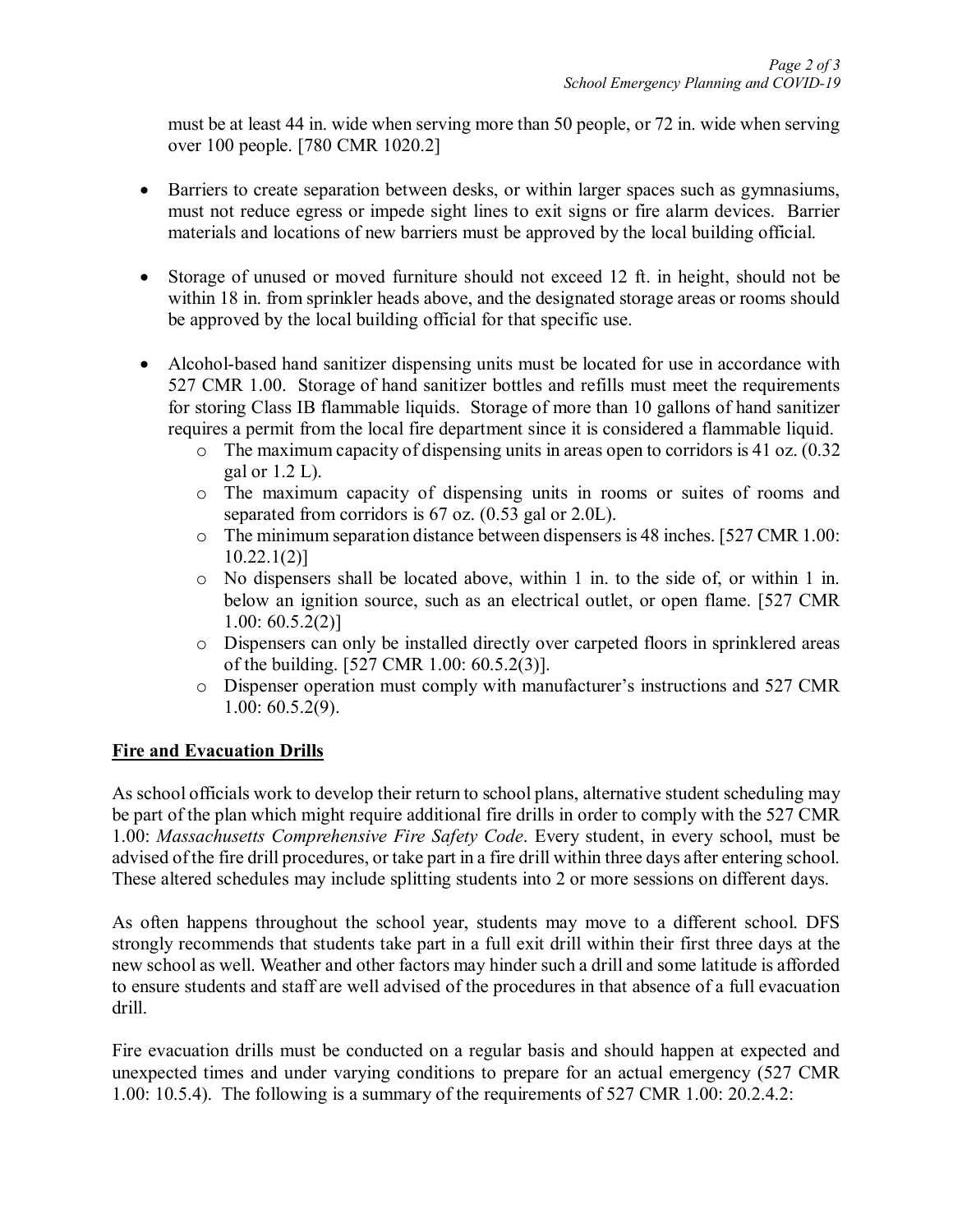- The responsible school official must formulate a plan for the protection and evacuation of all occupants in the event of fire and must include alternate means of egress.
- The school official plan must ensure that staff are properly trained on the plan and fire drill procedures.
- All students must be advised of the fire drill procedures or participate in a fire drill within three days of the start of the school year.
- The head of the fire department, or their designee, must visit the school at least four times a year for the purpose of conducting fire drills and ensuring that staff understand the procedures and follow protocols. These drills should be conducted without advance warning (except for the school official). A fire drill conducted within three days of the start of school may count towards the four required drills.
- Records of fire exit drills must be kept on the school grounds and provided to the head of the fire department at least twice a year. In order to aid in this record keeping requirement, a template containing the information required to meet the provisions of 527 CMR 1.00 is included with this memo
- Fire exit drills must include the complete evacuation of everyone from the building.
- A drill of the multi-hazard evacuation plan, required by the provisions of St. 2000, c.159, s. 363, can be substituted for one of the required fire drills.

Practicing fire drills is essential to an effective response to fire alarms during a real emergency. Drills should be scheduled in advance, but notification of a drill should be limited to those personnel necessary for the successful operation of the drill. Inadvertently posting the drill date and time publicly could allow for the drill to be used to do harm.

## **Additional Information and Resources**

For code compliance questions contact the Department of Fire Service's Code Compliance Helpdesk at 978-567-3375, which is staffed from 8:00am to 4:00pm, Monday through Friday.

All references within this document are to:

- 780 CMR, *Massachusetts State Building Code*, 9<sup>th</sup> edition (based on the 2015 IBC and MA state amendments), and
- 527 CMR 1.00, *Massachusetts Comprehensive Fire Safety Code*, 2018 edition (based on the 2015 NFPA 1 and MA state amendments).